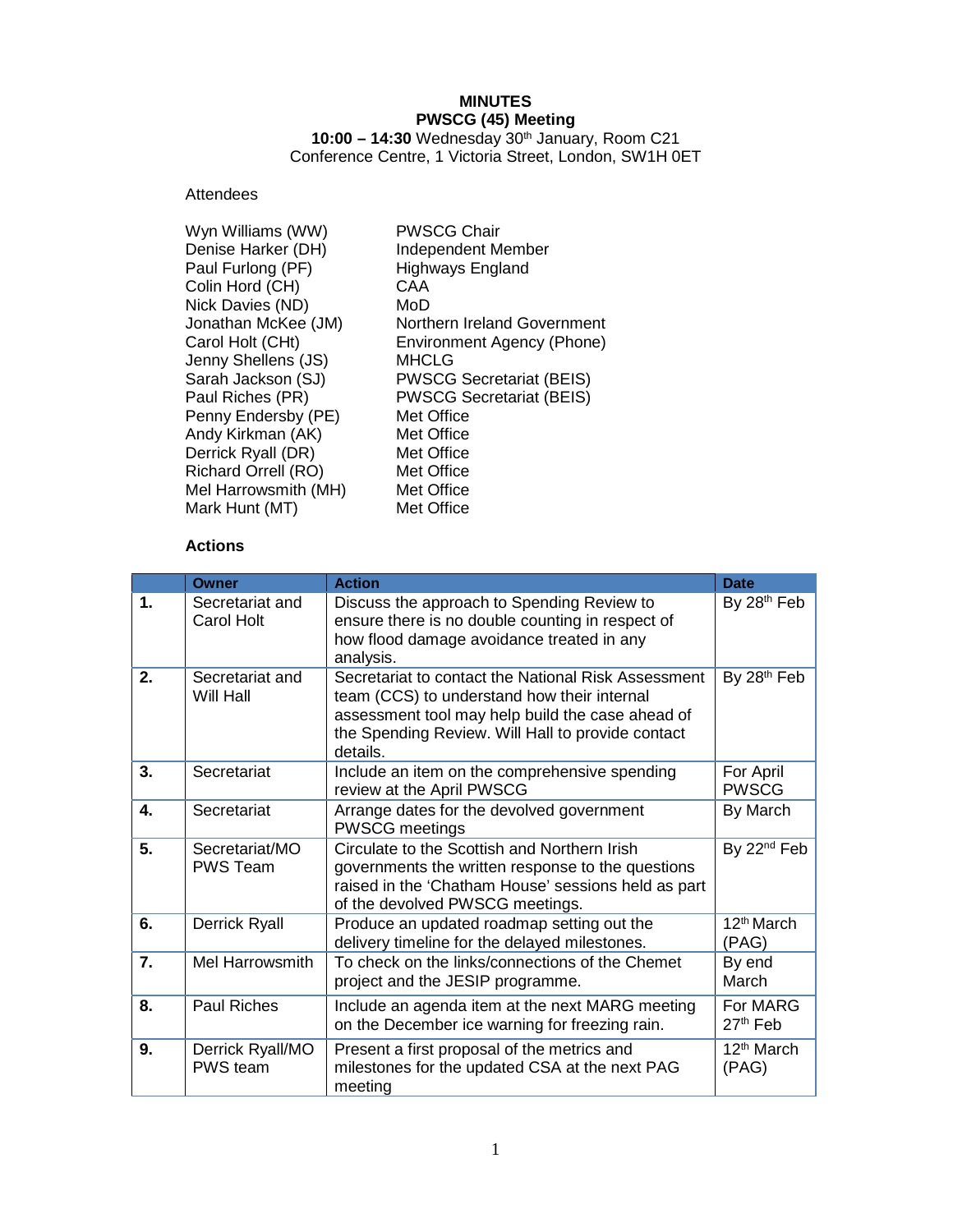## **1. Welcome & Introductions**

WW welcomed attendees. There were several apologies received due to current competing priorities, these included Fiona Wilson (Scottish Government), Nathan Travis (Chief Fire Officer), Ian Hoult (LGA), Clair Tindall (Police), Tracy Goode (Welsh Government), William Hall (CCS), Steph Hurst (BEIS). The Secretariat are in the process of securing a new member to represent the interests of the Marine and Coastguard Agency at future meetings.

## **2. Minutes & actions from last meeting**

PR updated the group on progress since the last meeting. Good progress made on the majority of actions. Two on further preparations for the comprehensive spending review will be carried over for the Secretariat to take forward.

The minutes of the October meeting were circulated with the papers. No comments or amendments were received, and these were approved by the group. A copy of the minutes will be uploaded to the Met Office website.

## **3. Reports**

## **3.1 BEIS Update**

SJ provided an update on behalf of BEIS. The most pressing issues are preparation for EU Exit and the comprehensive spending review (CSR). SJ informed the group that the CSR had been discussed at the recent Interdepartmental Met Office Strategy Group (IMOSG). A lot of preparatory work has already been completed including updating previous research and assessments into the value of the public weather service. WW recommended that the group should consider together any potential cut scenarios that may emerge. The group agreed that there should be a specific CSR agenda item at the April PWSCG.

# **3.2 PWSCG Chair's Update**

WW summarised his activity since the last meeting which included attending the Met Office Board which provided an awareness raising opportunity to highlight the work of this group. Participation at the IMOSG meeting and Met Office Science Advisory Committee (MOSAC). WW attended both meetings with Devolved Governments in Scotland and Northern Ireland which provided a key opportunity to understand the requirements of those communities and responders. The Devolved PWSCG meetings now include a 'Chatham House' session where participants have the opportunity to discuss matters with the Chair, Independent Member and Secretariat without Met Office colleagues present. These sessions have proved very successful in gathering information about specific issues facing users of Met Office services which are then relayed to the Met Office for a response.

## **3.3 Independent Member's Update**

DH summarised her activity since the last meeting which included attending both devolved government meetings as well as the PAG-Reach and debrief of the Public Perception Survey. In her role representing the interests of the general public and engagement with broadcasters as part of the Media and Reach sub-Group, DH was encouraged by the latest results of the survey which show how far the Met Office has come in recent years. DH hopes the Met Office can maintain this direction of travel and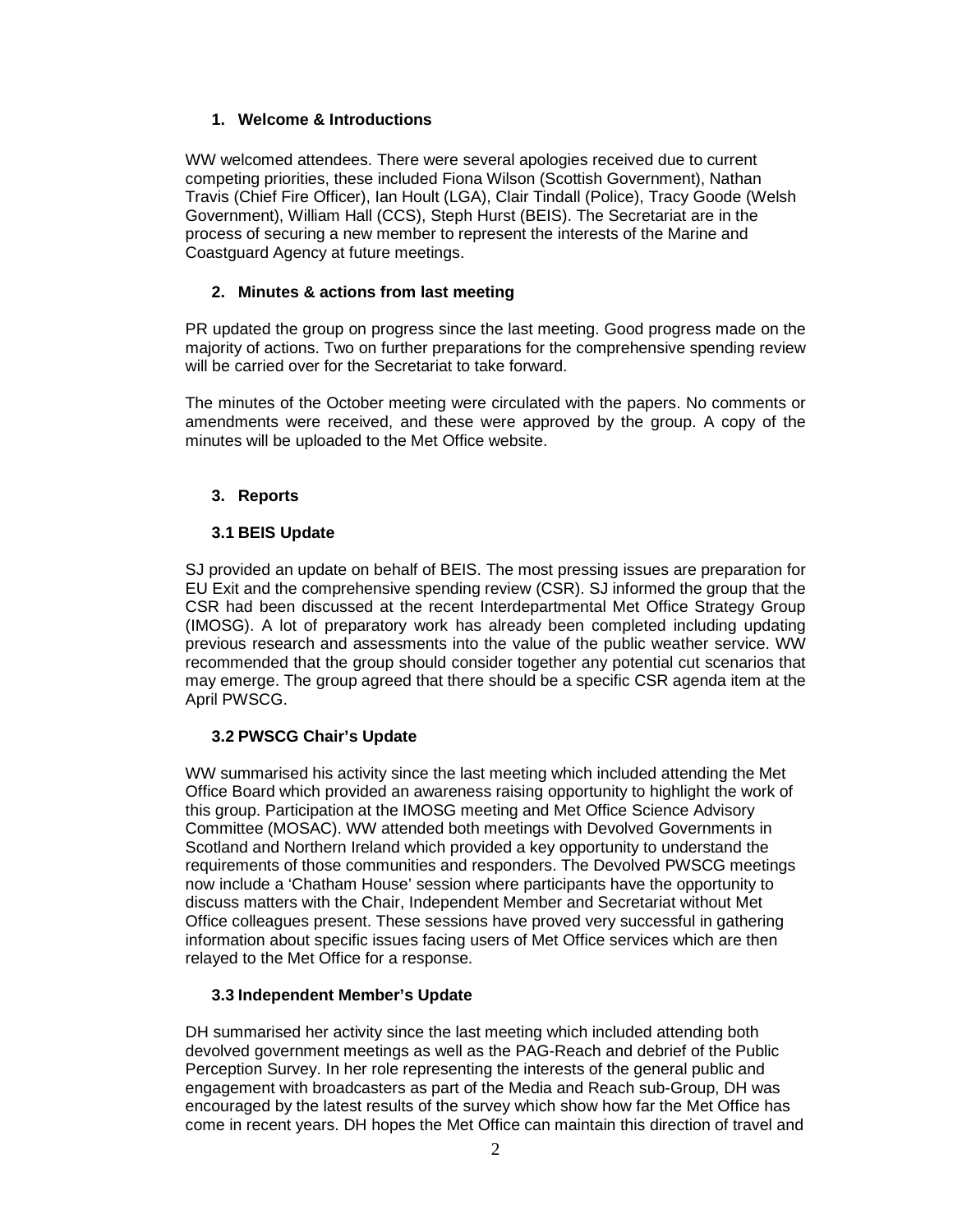the group backed her comments on the success that Met Office has achieved with its media engagement and the high quality content that is being produced. DH also informed the group that the Met Office had recently been referred to in a blog by a member of the public with a concern for cyclists and the amount of information available when there is a risk of ice. The Secretariat confirmed that they had reviewed the actions from the meeting held with cycling organisations which concluded that there was not a gap in the weather information available. The Met Office's web pages include several articles on cycling in winter weather and links to advice from cycling organisations. This information is promoted on social media when relevant.

## **Discussion**

WW sought the views of JM on the value of the 'Chatham House' sessions at the devolved PWSCG meetings. JM confirmed that he thought these were very useful additions to the meetings. JM said that their stakeholders have a strong dependence on the PWS and would be concerned if further cuts were made. JM highlighted the need to maintain a good relationship with Met Eireann once the UK leaves the EU. MH noted that engagement with Met Eireann occurs through a number of routes including the United Nations WMO. PE noted that she had recently spoken to her Irish counterpart and will continue to foster a close working relationship with Met Eireann. RO informed the group that the Met Office will shortly provide their formal response to the issues discussed as part of the 'Chatham House' sessions in Scotland and Northern Ireland.

# **4 Met Office Updates**

### **4.1 FY18/19 Deliverables and Performance Update**

DR updated the group on the recent changes that have taken place at Met Office, including the latest staff reductions as part of the transformation and efficiency programme. Parts of the organisation had completed their staffing restructure including marketing and communications with the Government Services restructure in the final stages of completion.

DR went on to summarise the notable weather experienced over the winter so far and particular challenges. The winter so far up until the recent cold spell had been benign overall with notable events including storm Callum in October, that resulted in significant flooding. In the Atlantic, Hurricane Leslie recorded the longest path of a hurricane over its 22-day existence.

DR informed the group about Met Office performance for winter 2018 so far. Forecast performance has been maintained and levels of reach have held up. Met Office control of the weather message has also been successful in respect of the freezing rain event and storm naming. There had been some challenges stemming from the model struggling with levels of cloud during high pressure periods which can impact minimum temperatures and fog. Comparing the data from the model runs with the satellite images of the observed conditions show the challenge where fog was forecast but was not observed. These examples are being used as case studies to feed back into science to help understand where the models are not performing in these particular scenarios.

National Capability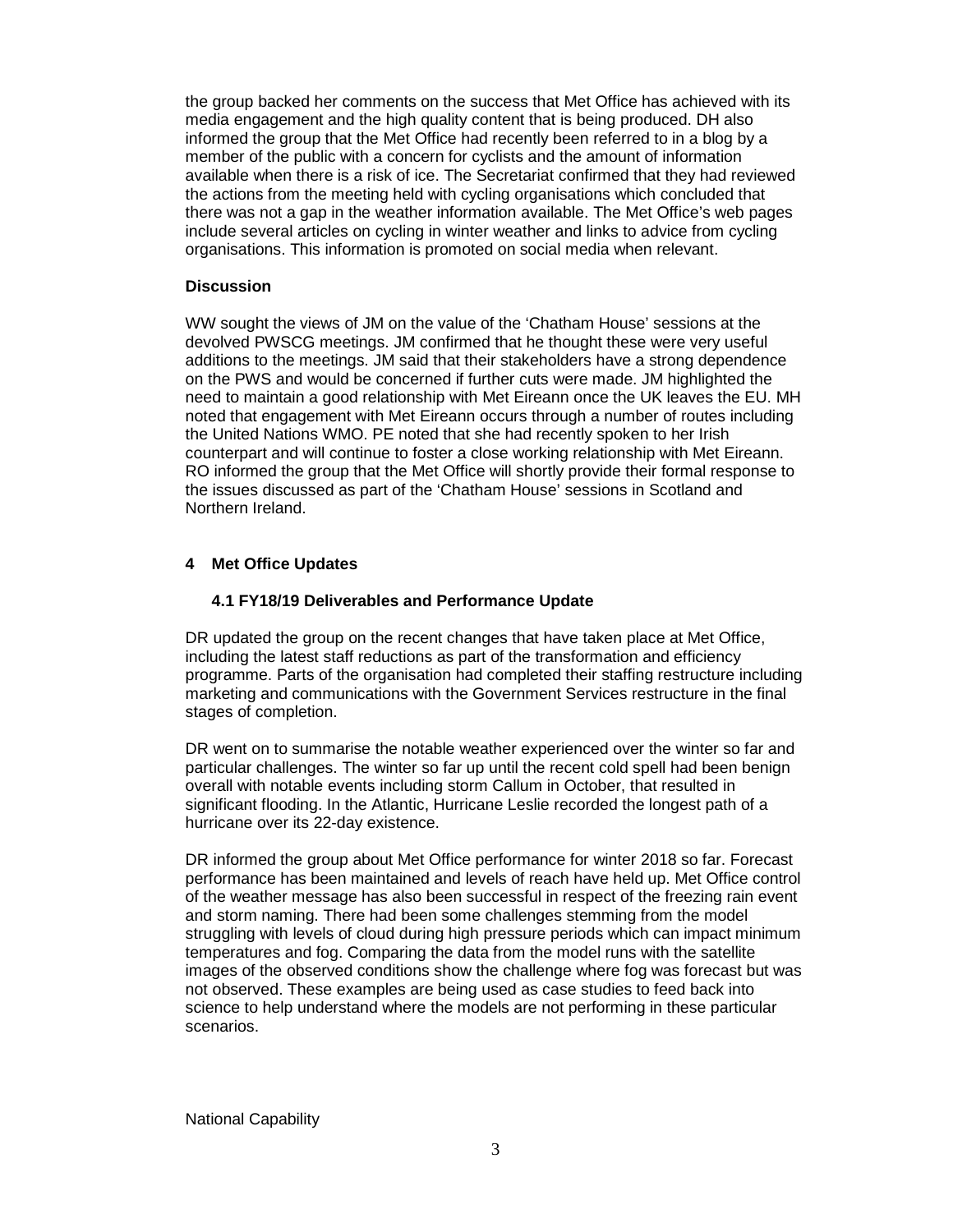DR spoke about the positive increase in global accuracy for the deterministic model recorded for 2018, which is the largest rise in 10 years. Accuracy for the days 1-5 forecast has seen an improvement. Met Office performance compared to other Met Services is strong. DR spoke about a dip in performance over summer 2018 around maximum temperatures for the day 1 forecast, and confirmed that performance on this metric had recovered. Weather symbol accuracy has also scored well and is on an upward trajectory. DR informed the group of the changes that had been implemented as part of the PS41 model upgrade. The improvements recorded can in part be contributed to new observations, better use of observations and improved physics.

DR spoke about the upcoming improvements that will form part of the next model upgrade (PS42). This upgrade will see the UK model being run out to five days with three ensemble runs every hour. New observations will be included such as wind observations from aircraft which will provide an alternative to the data from the wind profiler network which is being decommissioned.

The group were informed about the IMPROVER project which will provide post processed forecasts for products and services. The project will combine the wide range of model forecasts and improve consistency between mapped and spot forecasts. ND enquired about the level of automation compared to human intervention in the process. DR confirmed that this project would be relying on an automated process. CH welcomed the improvements, in particular the smoothing approach that should improve consistency.

DR updated the group on Met Office activity around increasing Reach and Engagement. Digital reach has continued to grow with strong growth figures recorded for the Met Office App and additional syndication with partners. Work continues to deliver a new responsive website and a beta version is available and signposted from the existing website. Making data easier to access is happening through the plans to make data available through Amazon Earth. Other developments include work to pull together a definition of a heatwave. This work was already being considered by the Met Office but took more prominence following the hot dry spell last summer. A definition has been agreed and will be in place ahead of summer 2019.

#### PPMs and Milestones

DR summarised the progress this financial year against the milestones and metrics in the customer supplier agreement. While there has been good progress across the majority of metrics there are delays in some areas. The delayed milestones are dependent on the Service Hub data roadmap which aims to hold data on a cloud based service. This transformation to making data available through a cloud based solution has been a massive undertaking considering the Met Office are dealing with up to 10 terrabytes of data daily. DR explained to the group that the proposal for dealing with the late delivery of the milestones would be to set out a revised delivery timeline to ensure that the remainder of the work is carried out to the expected standards rather than try and rush the work through in order to meet the milestone which could drive the wrong behaviours in the organisation. WW asked those present whether the delayed milestones would cause any difficulties for PWSCG members. ND enquired about the main reasons behind the delayed milestones. DR explained that there were some shortages in recruiting the staff with the right set of technical skills but that this was not specific to Met Office and is being felt more widely in industry as well. WW summarised the views expressed within the group. PWSCG understood the reasons behind the delay to meeting these milestones and were in agreement that it would be better to complete them to the correct standard rather than rush things to meet the end FY target. There was consensus that these milestones (Responsive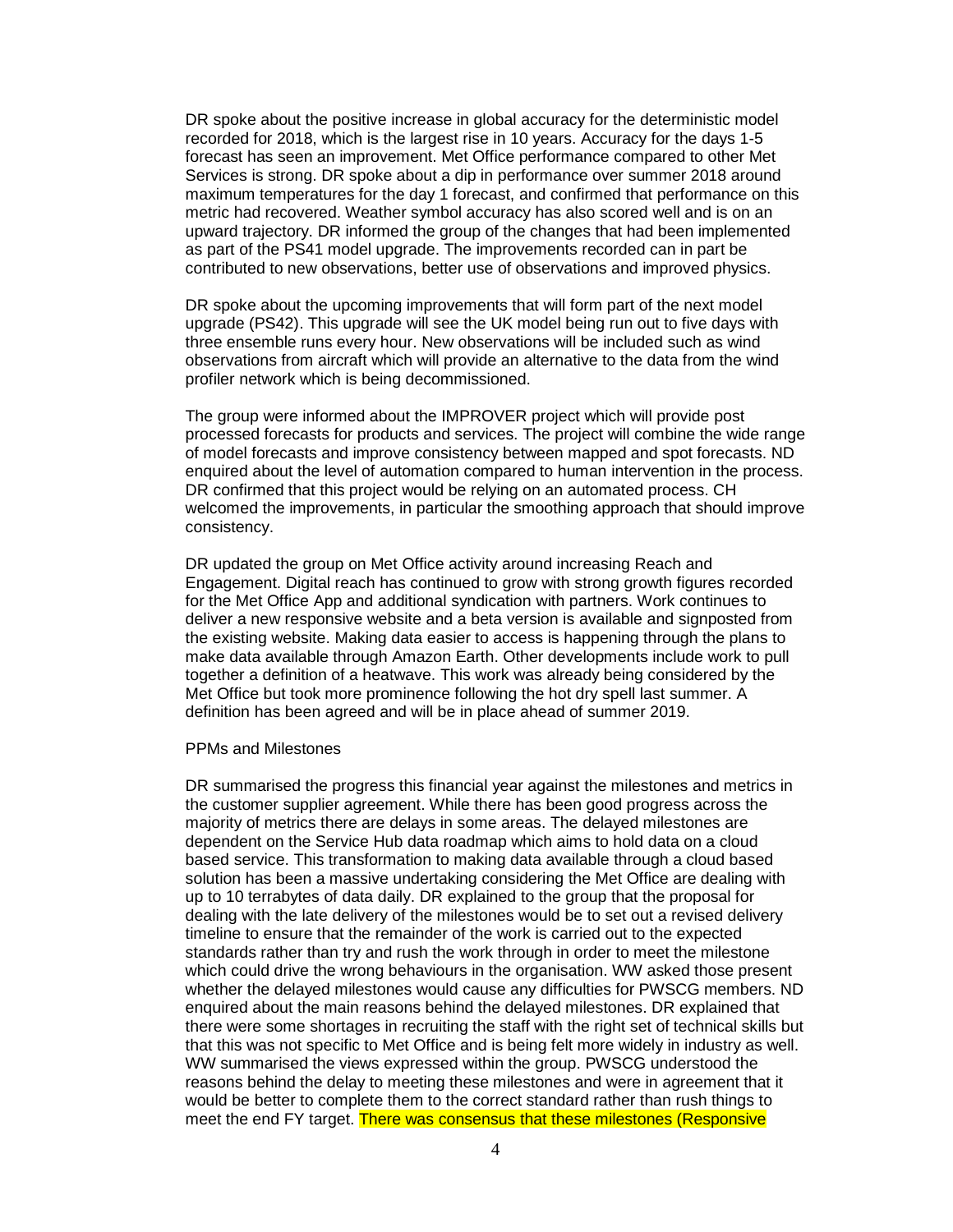Public Web – MS2.1, Public Expert Web – MS2.2, Data Services – MS4.2, Next Generation Guidance – MS7.5) would be recorded as delivered late. Revised dates for delivering these milestones will be incorporated in next year's CSA.

DR concluded his update section by summarising some of the key findings from the latest public perception survey, the full report of which was shared with the group ahead of the meeting. The survey has been run in the autumn for a number of years and provides a real insight into the views and understanding that the general public have in terms of access to and the importance and satisfaction with weather forecasts as well as assessing awareness and usage of forecasts. The upward trend has been maintained in respect of the number of people rating forecasts as either very or fairly useful and those rating forecasts as very or fairly accurate. The survey provides a real insight into people's behaviour and how they access weather forecasts and the growth in digital platforms over traditional TV continue to converge.

### **4.2 Milestone 3.2 Chemet GIS**

MH updated the group on the delivery of the Chemet milestone which has been met this FY. The key deliverable was to make Chemet available in more user accessible formats and be compatible with geographical information systems (GIS). The backdrop mapping used is now from the Ordnance Survey and is better integrated to work with a range of GIS systems such as QGIS and ArcGIS. PE enquired whether the updated Chemet service is linked into the Joint Emergency Services Interoperability Principles (JESIP). Met Office agreed to follow this up offline. The group agreed that this milestone had been delivered.

### **4.3 Severe weather and warnings review**

MH provided the group with a summary of NSWWS performance since the last meeting. The percentage of warnings scoring good or excellent is meeting the current target of 74%. MH spoke about recent events and the warnings issued, one being a rain event taking place over the  $8<sup>th</sup>$  and  $9<sup>th</sup>$  November affecting South West Wales, the other a high impact ice warning for  $15<sup>th</sup>$  December. The group discussed the warning issued for ice which covered the impacts of the freezing rain. There was agreement amongst the group that the Met Office made the right decision to issue the warning.

PF noted that in respect of managing highways that it was useful to raise awareness. Although this weather phenomenon is very hard to predict, even with the large area covered by the warning it was the right thing to do. PF noted that Highways England released their own internal alert on the back on the Met Office warning to communicate the message about freezing rain. JS said that although they did stand up more resources than was actually required in this event it was felt that it was appropriate to do so and that they prefer to stand up adequate resource even if sometimes those resources are stood down. JS informed the group that the warning helped get across the message and that they communicated the seriousness by highlighting that the warning was one box below a red in the grid. DH suggested that the freezing rain event could be a useful topic to discuss at the next media and reach sub-group as an education piece.

MH summarised the performance during the freezing rain event. Overall it was agreed that it was a good response to a very complex weather situation. The learning points from this event included solid performance and value add by meteorologists responding to a strong model signal for freezing rain. As this was a rare event it will provide a useful learning opportunity and will feed into some revisions to the best practice guide.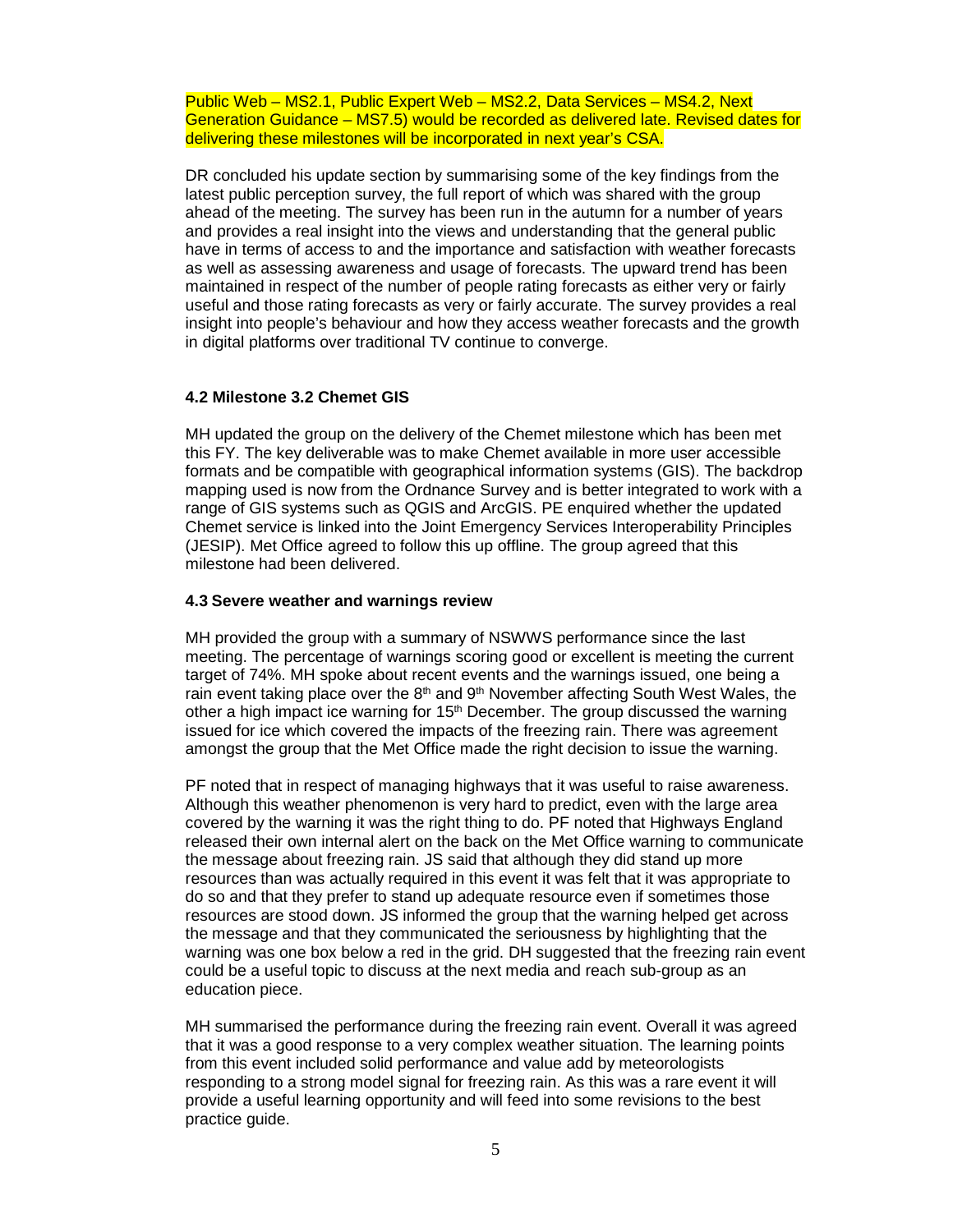### **4.4 Secretariat reports on performance**

SJ informed the group that the Met Office has completed the work on SurfaceNet which is being deployed across the network. The group agreed that this milestone had been met.

The group agreed that the IMPROVER milestone for this FY would be changed to an alpha release with full operational implementation expected in 2020.

## **5.1 Introduction to Met Office CEO**

PE introduced herself to the group and spoke about her background and previous career history and her enthusiasm for taking on the CEO role at the Met Office. PE spoke about priorities to see through the final elements of the Transformation and Efficiency programme but looking to the future and ensuring that the organisation has a clear strategic direction. PE spoke about the purpose of the organisation is right but that they must ensure that they remain innovative. PE spoke about the high quality science that the organisation practices. PE said that the Met Office could look to provide the PWSCG with more choices and options and variations about where to invest the public weather service funding. The group welcomed the CEO's initial thoughts and insights and her commitment about the importance of the PWSCG to the Met Office.

The group provided some initial comments, ND referred to the fact that MoD had experienced some impacts to services but on the whole what the Met Office do provide is excellent. ND also made the point that in terms of the communications piece about getting the right message out to users may be better served by people with a communications background and not necessarily from a meteorological forecaster. JM said that in Northern Ireland, concerns have been expressed about the impact of any further cost savings. CH stated that from an aviation perspective, low cloud visibility and snow have high impacts for transport and that continued investment in these areas would be desired. CH also reminded the group and Met Office about the importance of people in the process and not to overlook the need for the right highly skilled individuals.

### 7.1 Met Office supercomputer plans

MT presented to the group on Met Office plans to procure future supercomputing capability. The current Met Office supercomputer which was purchased through a grant from Government and is located at the HQ and a nearby data centre is approaching its end of life in 2021. The current plans are for procurement and implementation of new Supercomputing hardware, software, implementation and systems support. MT summarised the current challenges facing Met Office to procure new supercomputer capability which include technology manufacturers' roadmaps slowing significantly, the decline of Moore's law leading to a reduced return on investment and operating costs challenging head of a spending review. The group were informed about the timeline of activity required during 2019 to bring together the strategic outline case followed by the outline business case and culminating in the submission of a full business case in 2020. MT explained that the key considerations are around the different sizing options, the computing capacity and delivery options, building or renting their own data centre or supercomputing in the cloud. The group were informed about the cost benefit analysis that has been completed and the emergence of a preferred option to take forward as part of the business case.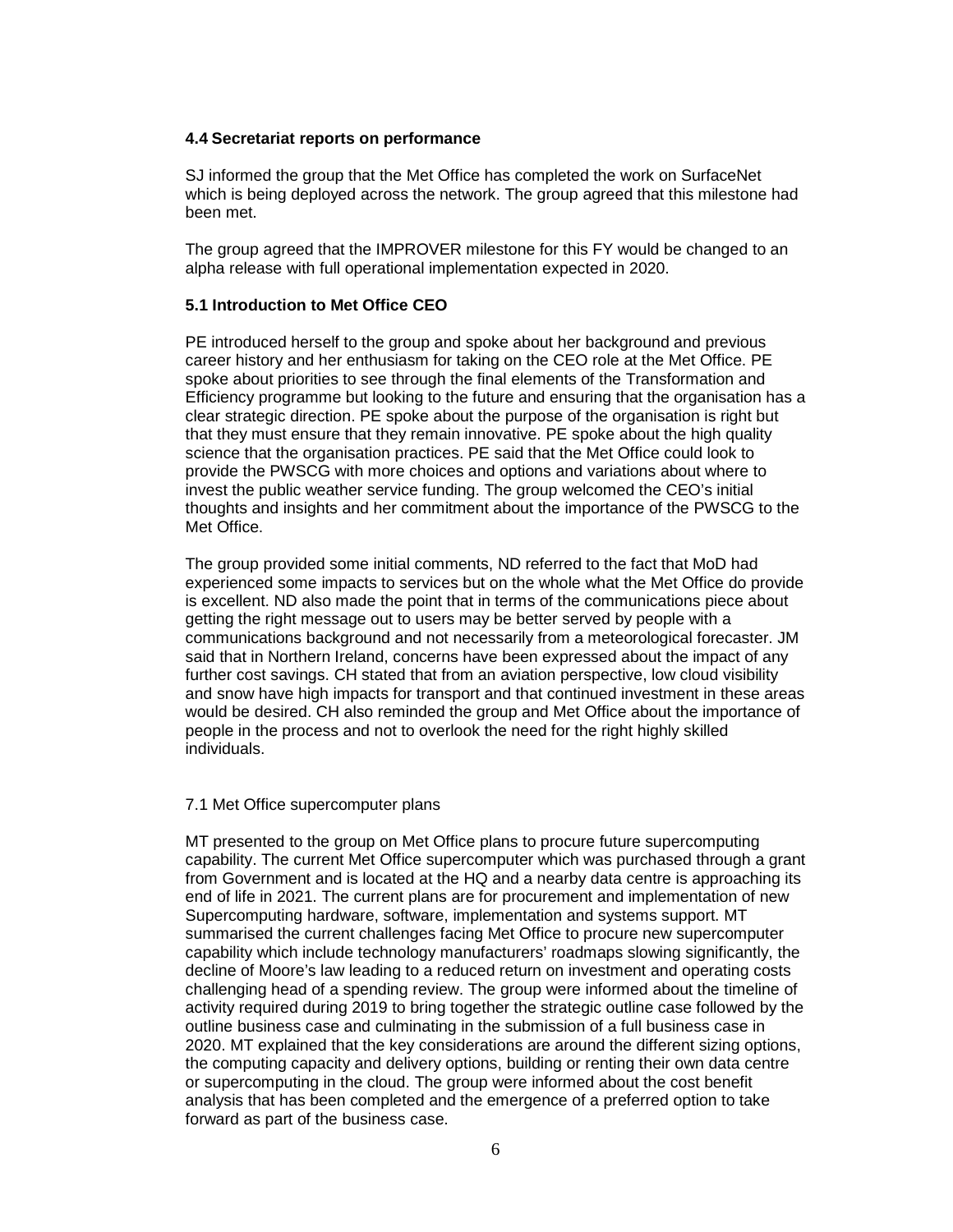The group asked a number of questions in follow up. DH enquired about the potential impact on funding from the PWS contract and how that may need to change according to the solution procured. WW enquired what other organisations with similar data processing requirements are doing. Currently there are few other players procuring supercomputer capability at this scale from a cloud based provider. There are others exploiting the cloud technology for supercomputing but not on the same scale the Met Office requires. Other questions included the level of flexibility that would exist and whether any procurement would 'lock' the Met Office into a particular supplier, this is a key considering that is being investigated. PE spoke about the fundamental point of this being a consideration for Met Office in terms of being a leader or a follower in exascale computing. WW also sought assurances that the PWSCG would be able to influence how the supercomputer capability would be used so that there would still be a steer in terms of how to direct the science at the additional capability. SJ noted that during the lifetime of this next supercomputer data from two new satellites will become operational. ND spoke about the international dynamic for Met Office from a new supercomputer as there are contracts that exist with the USAF and NATO which sees the Unified Model as the pre-eminent model which provides huge assistance in international relationships. ND referred to MoDNet and Azure and whether any lessons or information could be learned from these services.

### **7.2 Plans for FY 2019/20**

DR informed the group about the challenges and opportunities over the coming year which will be considerations for the PWSCG. The issues range from securing a sustainable settlement as part of the comprehensive spending review, deciding on the future requirements for supercomputer capability and the associated funding to moving forward after the completion of the transformation and efficiency programme.

DR highlighted the success stories over the year so far including good warnings performance, next generation NSWWS introduced and well received, promising performance of early nowcasting capability and issuing of first 'amber' warning for thunderstorms and public reach and engagement at an all time high post BBC contract ending.

DH explained the direction of travel and the focus areas for the next FY including driving improvements in accuracy, grow reach and engagement to retain authoritative voice and drive weather decisions. The plan includes continuing with the model upgrades, implementing nowcasting capability, completing post processing project 'IMPROVER', completing SurfaceNet and a new lighting location service.

The group endorsed the direction of travel presented by DR.

## **7. AOB**

RO informed the group that the Met Office would shortly be launching its annual customer survey and sought agreement form those present that they would be happy to be contacted. No objections were noted.

### Note of thanks

WW informed the group that this would be MH's last meeting at PWSCG as she is leaving the Met Office. WW thanked MH for all her hard work, dedication and constructive approach in her role as head of civil contingencies. Her work over the last